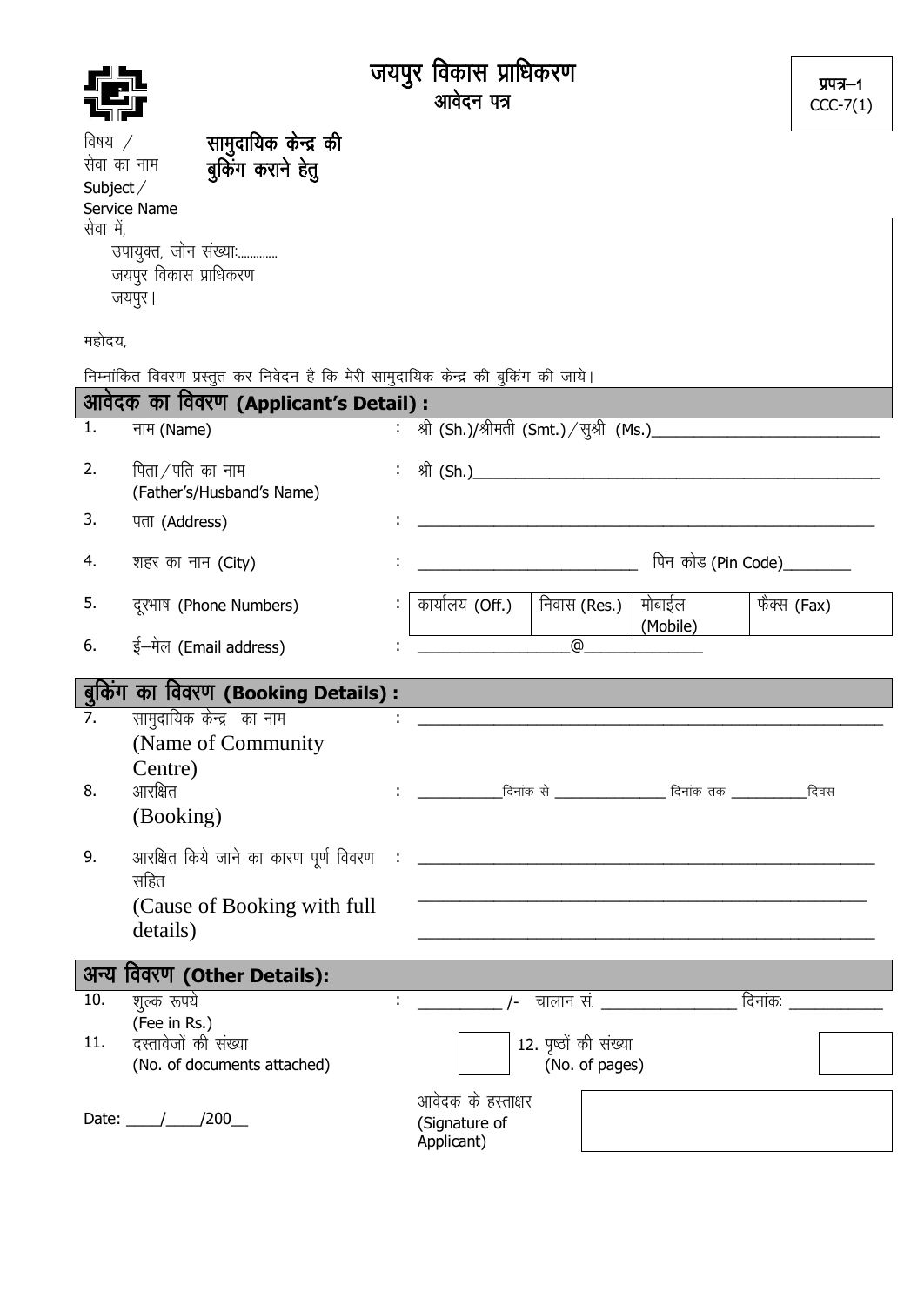|                                                        |                                                                                                                               | जयपुर विकास प्राधिकरण<br>आवेदन पत्र                   | प्रपत्र–1<br>$CCC-7(2)$ |
|--------------------------------------------------------|-------------------------------------------------------------------------------------------------------------------------------|-------------------------------------------------------|-------------------------|
| विषय /<br>सेवा का नाम<br>Subject $\angle$<br>सेवा में, | सामुदायिक केन्द्र की<br>बुकिंग निरस्त कराने हेतु<br>Service Name<br>उपायुक्त, जोन संख्याः<br>जयपुर विकास प्राधिकरण<br>जयपुर । |                                                       |                         |
| महोदय,                                                 |                                                                                                                               |                                                       |                         |
|                                                        | निम्नांकित विवरण प्रस्तुत कर निवेदन है कि मेरी सामुदायिक केन्द्र की बुकिंग निरस्त की जाये।                                    |                                                       |                         |
| 1.                                                     | आवेदक का विवरण (Applicant's Detail) :                                                                                         | : श्री (Sh.)/श्रीमती (Smt.) / सुश्री (Ms.)__________  |                         |
|                                                        | नाम (Name)                                                                                                                    |                                                       |                         |
| 2.                                                     | पिता ⁄ पति का नाम<br>(Father's/Husband's Name)                                                                                |                                                       |                         |
| 3.                                                     | पता (Address)                                                                                                                 |                                                       |                         |
| 4.                                                     | शहर का नाम (City)                                                                                                             | पिन कोड (Pin Code)________                            |                         |
| 5.                                                     | दूरभाष (Phone Numbers)                                                                                                        | मोबाईल<br>कार्यालय (Off.)<br>निवास (Res.)<br>(Mobile) | फैक्स (Fax)             |
| 6.                                                     | ई-मेल (Email address)                                                                                                         | @                                                     |                         |
|                                                        | बुकिंग का विवरण (Booking Details):                                                                                            |                                                       |                         |
| 7.<br>8.                                               | सामुदायिक केन्द्र का नाम<br>(Name of Community)<br>Centre)<br>आरक्षित<br>(Booking)                                            |                                                       |                         |
| 9.                                                     | सहित<br>(Cause of Cancellation with)<br>full details)                                                                         |                                                       |                         |
|                                                        |                                                                                                                               |                                                       |                         |
| 10.                                                    | अन्य विवरण (Other Details):                                                                                                   |                                                       |                         |
|                                                        | शूल्क रूपये<br>(Fee in Rs.)                                                                                                   |                                                       |                         |
| 11.                                                    | दस्तावेजों की संख्या<br>(No. of documents attached)                                                                           | 12. पृष्ठों की संख्या<br>(No. of pages)               |                         |
|                                                        | Date: $\frac{1}{200}$                                                                                                         | आवेदक के हस्ताक्षर<br>(Signature of<br>Applicant)     |                         |